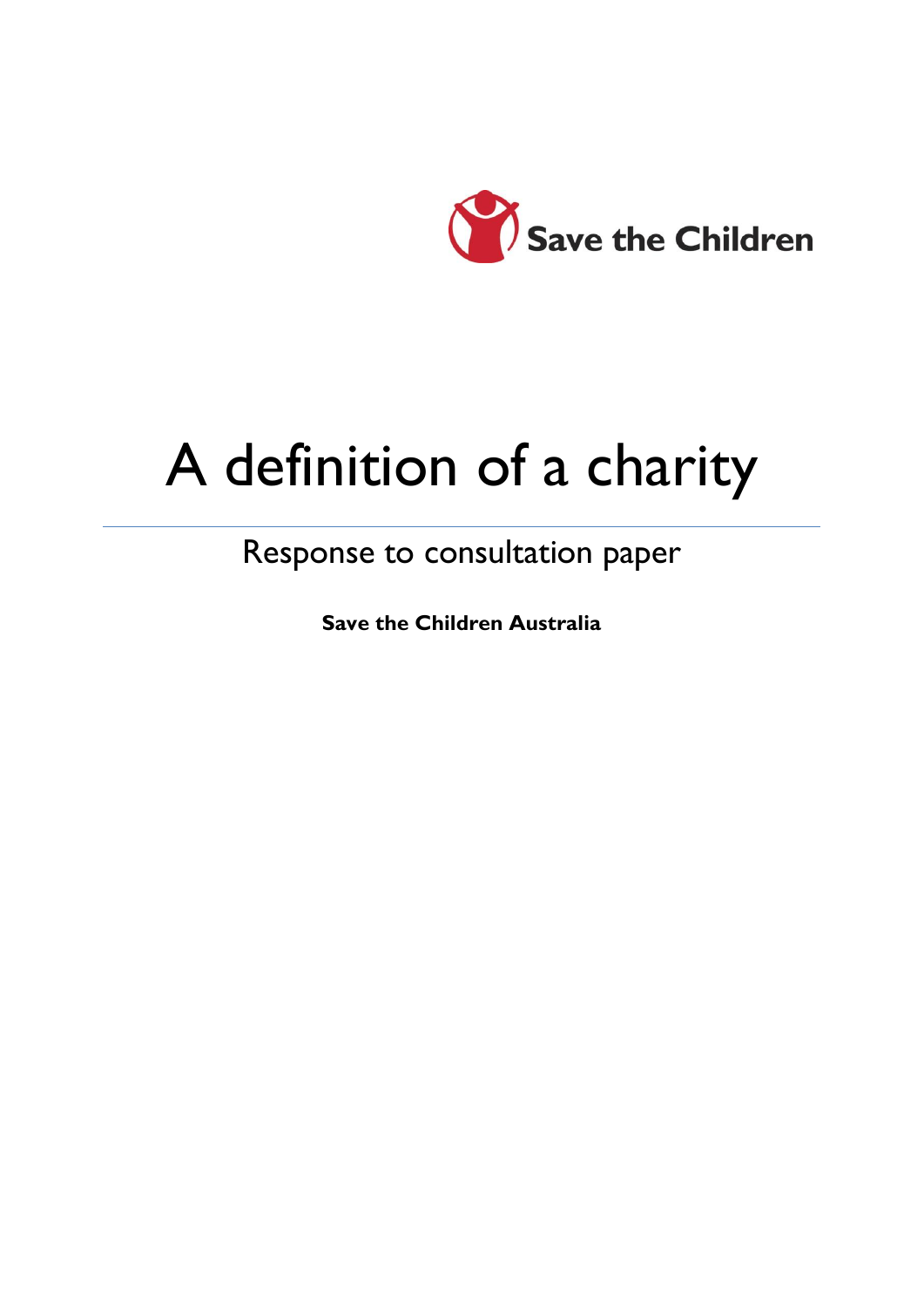# **Background**

- 1. Save the Children is Australia's leading independent emergency relief and development organisation for children. We save and protect children's lives and strive to give every child a safe and happy childhood.
- 2. Our programs in Australia and overseas aim to ensure that children:
	- no longer die from preventable diseases
	- have the opportunity to learn through access to education
	- are supported and assisted in an emergency, such as a natural disaster
	- are safe and protected from harm
	- understand their rights and responsibilities.
- 3. Globally, Save the Children touched the lives of over 100 million children last year in more than 126 countries. In Australia, we work in every state and territory with programs in more than 90 locations.
- 4. Save the Children's purpose is to inspire breakthroughs in the way the world treats children and to achieve immediate and lasting change in their lives. With the following objectives to support this purpose:
	- to ensure that children in Australia and overseas irrespective of race, colour or creed, have the means of survival, receive protection and have access to nutrition, health and education;
	- to work in accordance with the Rights of the Child first advocated in 1919 by the Save the Children founder Eglantyne Jebb and as expressed today in the United Nations Convention on the Rights of the Child for the welfare of children;
	- to promote the well-being of children everywhere and to address the issues which make children disadvantaged both at home and abroad;
	- to advocate the rights of children in accordance and consistent with the United Nations Convention on the Rights of the Child, and to seek to extend and improve the rights set out in that Convention; and
	- to operate in a manner so that Save the Children in Australia complies with the ACFID (Australian Council For International Development) Code of Conduct, and subsequent codes of conduct and codes of ethical outcomes as approved by the Board.

#### General comments

- 5. Save the Children recognises that this consultation paper into the definition of a charity is part of broader work that the Government is doing in seeking to support and provide an effective regulatory framework for the Not-For-Profit sector.
- 6. Save the Children, along with most charities in Australia, has a diverse revenue stream to support its purpose. The majority of Save the Children Australia's funding comes from grants from AusAID, other Australian Government departments and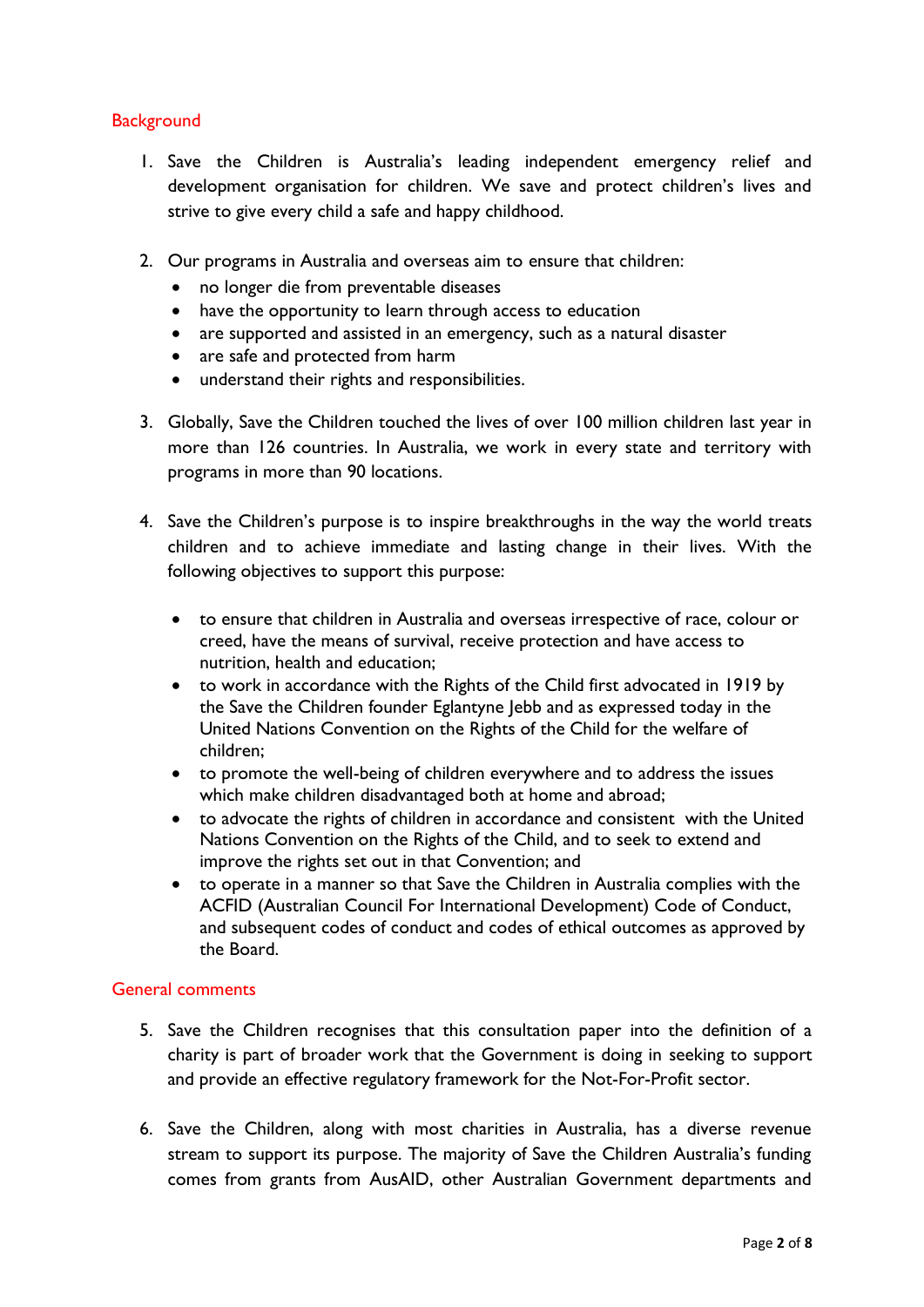international governments and organisations. We also receive significant support from the Australian public, businesses and trusts.

- 7. Save the Children is accountable to AusAID, the Government and the Australian public for the funding we receive. An important part of this responsibility is also being accountable at a local level to communities and national governments that we aim to assist.
- 8. Save the Children is also required to comply with the Australian Council for International Development's Code of Conduct which outlines standards on organisational integrity; governance; communicating with the public; finances; personnel and management practice; complaint handling processes.
- 9. Save the Children is a company limited by guarantee and must comply with the *Corporations Act 2001* (Corporations Act) legislation administered by ASIC and in addition to ASIC reporting requirements, Save the Children is required to pursue charitable purposes and apply its income to those purposes.
- 10. Save the Children is also accredited by AusAID. The accreditation process provides the Australian public with confidence that aid and development programs, are run by professional, well-managed, community-based organisations capable of delivering good development outcomes.
- 11. At a state and territory level, we are required to register as a fundraiser with the respective departments and comply with the relevant legislation regulating fundraisers.
- 12. Given the level of reporting and compliance that Save the Children and similar charities are already required to complete, the Australian Charities and Not-for-Profits Commission (ACNC) should not increase the regulatory burden for charities. It is in everyone's interest for our energies to be directed towards the rights and welfare of children and not on multiple and overlapping regulatory mechanisms.
- 13. Any changes to the definition of a charity should be flexible enough to continue to allow charities to find innovative new ways to raise funds to implement their programs and advocacy work.

#### Exclusively charitable purpose

**Are there any issues with amending the 2003 definition to replace the 'dominant purpose' requirement with the requirement that a charity have an exclusively charitable purpose?**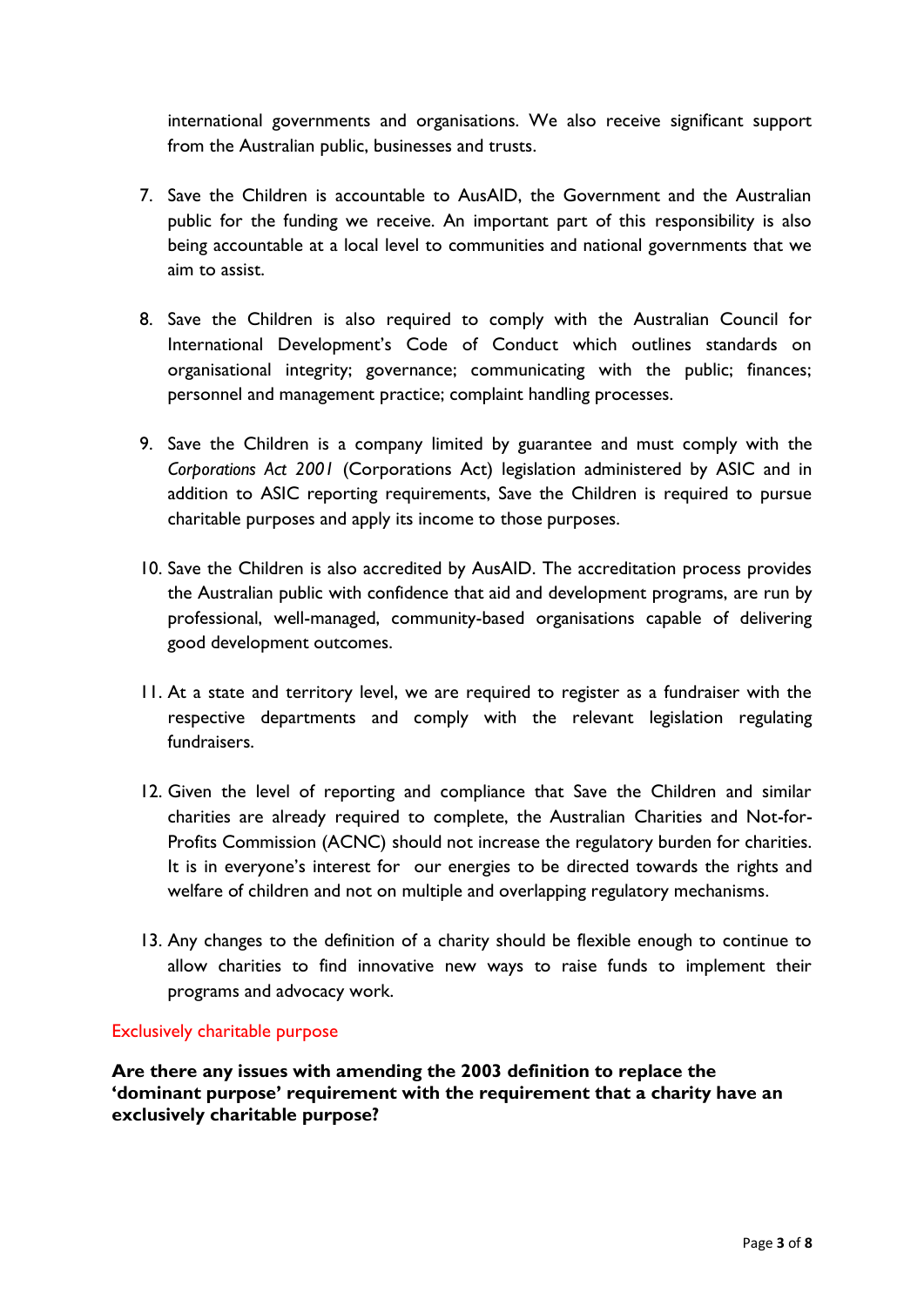- 14. Save the Children supports a 'dominant purpose' definition as contemplated by the 2003 Bill. In our view, the exclusive purpose test is potentially too restrictive and open to interpretation in such a way that would limit the ability of Not-For Profits to engage in forms of 'profitable activities' that are related to its main purpose.
- 15. The reality is that the determination of whether or not activities or purposes could be considered incidental and non-charitable will be difficult to make. If the exclusive definition was adopted in legislation, it would be necessary for the new ACNC to engage in line drawing exercises to determine what level of ancillary activity is acceptable. This has the potential to create more confusion and prevent organisations such as Save the Children to engage in appropriate levels of innovative activity.
- 16. For example, many charities, including Save the Children, participate and run activities, such as online stores to raise funds. While the end financial outcome of these activities is for an exclusively charitable purpose, the activity in itself is not because of the commercial nature which is required to ensure financial viability.
- 17. An exclusive purpose definition may also require an arbitrary assessment of particular activities that are necessarily interconnected. Once again the process of assessment will likely be burdensome, often artificial and to no particular good effect.
- 18. A further example is a model of charging organisations that work with children for providing seminars on how to meet their legal requirements in child protection. This would be in the context of education on broader policies and procedures that workplaces can implement which are in addition to their statutory legal requirements.
- 19. The purpose of running these seminars is ultimately about protecting children by increasing awareness of organisations. However, it could be argued that this activity is not exclusively linked to Save the Children's purpose because the seminars include advice on how to meet statutory obligations which provides a commercial benefit to organisations. This activity could easily be linked to the dominant purpose.
- 20. Another unintended consequence of this definition could potentially be to create uncertainty in the Not-For-Profits sector in relation to what activities will comply with an exclusive purpose in a strict legal sense. There could easily be a scenario where the ACNC determines that the activities of an organisation are not consistent with its exclusive purpose.
- 21. However another organisation motivated by similar public benefit objectives, but with a different purpose, could be deemed to be compliant because of a more defined link with its exclusive purpose. This could potentially create confusion for smaller organisations which do not have the resources to ensure that its activities are all exclusively linked with its purpose.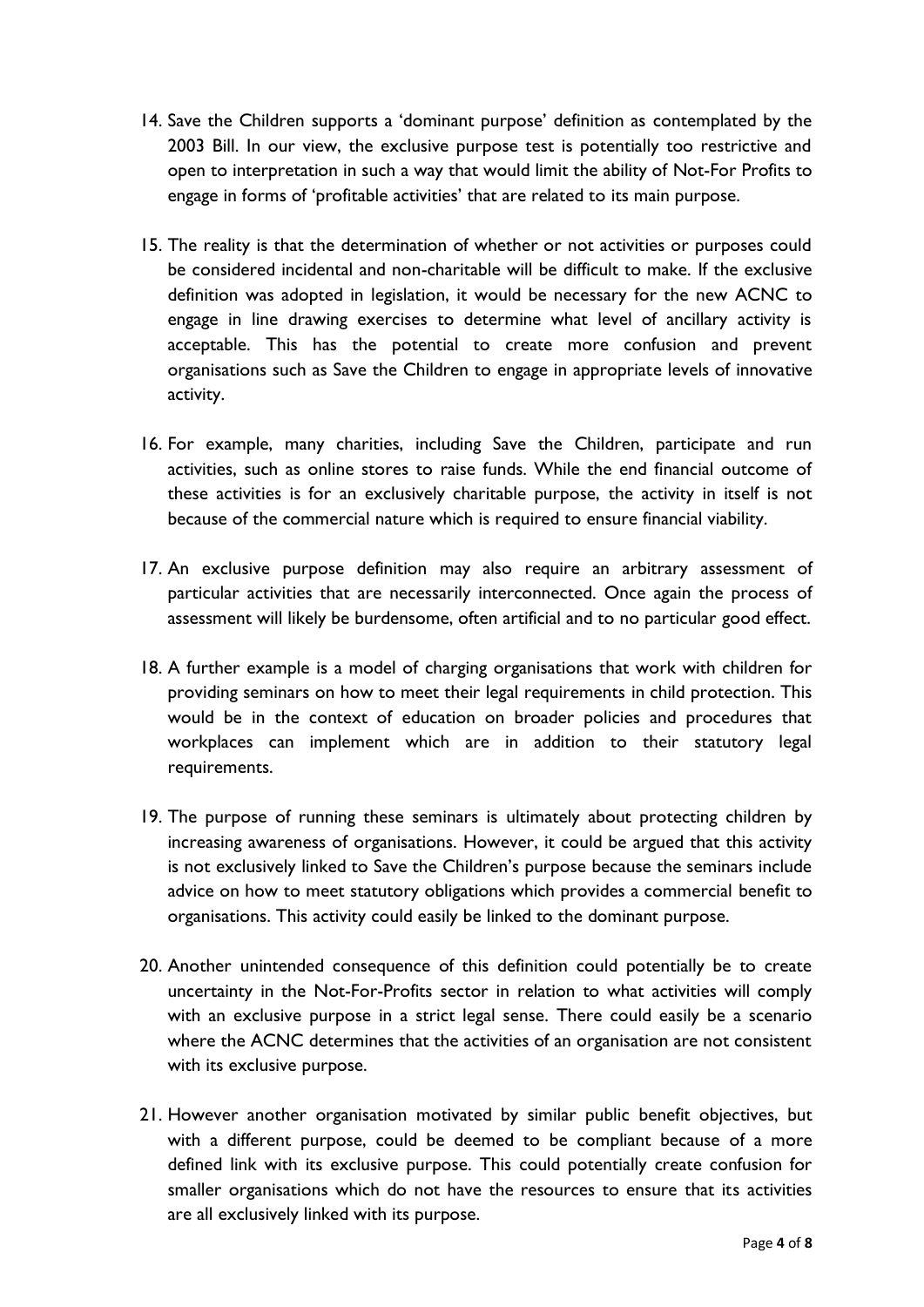#### Recommendation

22. That the definition of charity should include a dominant purpose test, as was proposed in the Charities Bill 2003.

#### **Public benefit**

- 23. Charities hold a unique position in society because of the public benefits they provide and as a consequence are able to access tax relief. The public has a vested interest in ensuring that the tax benefits that they provide to charities are truly for the public benefit.
- 24. In application to the ACNC, a public benefit test should consider:
	- whether the public benefit that the charity is seeking to provide is linked to its dominant purpose
	- existing tests that rely on dominant purpose, for example charities that are signatories to the ACFID code of conduct or AusAID accreditation.
	- whether it is linked to other legislation in the regulation of charities including the 'In Australia' test to determine whether activities will qualify for tax exemption.
- 25. Save the Children notes that the test for measuring a 'public benefit' requires a subjective element which is likely to change as society's opinions and expectations evolve. Therefore, a definition of 'public benefit' should not try to categorise or define what types of activities are of a benefit to the public because this would limit opportunities for charities in the future.
- 26. The ACNC should carefully consider the extent to which it will require ongoing reporting by charities on the public benefits they provide, especially for organisations which already report to other government organisations which provide funding for programs.
- 27. Any test which requires a charity to provide evidence that the 'benefit to outweigh the harm' has the potential to increase the regulatory burden for charities especially if it requires an assessment of individual activities. Save the Children operates on a 'do no harm' principle and has established procedures for the ethical reporting on children. This principle is integrated into every aspect of our work including design, partnerships, implementation plans, results in the number of people reached directly and indirectly and the longer-term impact on the communities to reduce poverty.
- 28. The public benefit test should also not limit opportunities for advocacy linked with a charity's purpose. Save the Children supports the majority of the High Court decision in *Aid/Watch Incorporated v Federal Commissioner of Taxation* (Aid/Watch case) which held that generation of public debate is a purpose beneficial to the community and therefore charitable.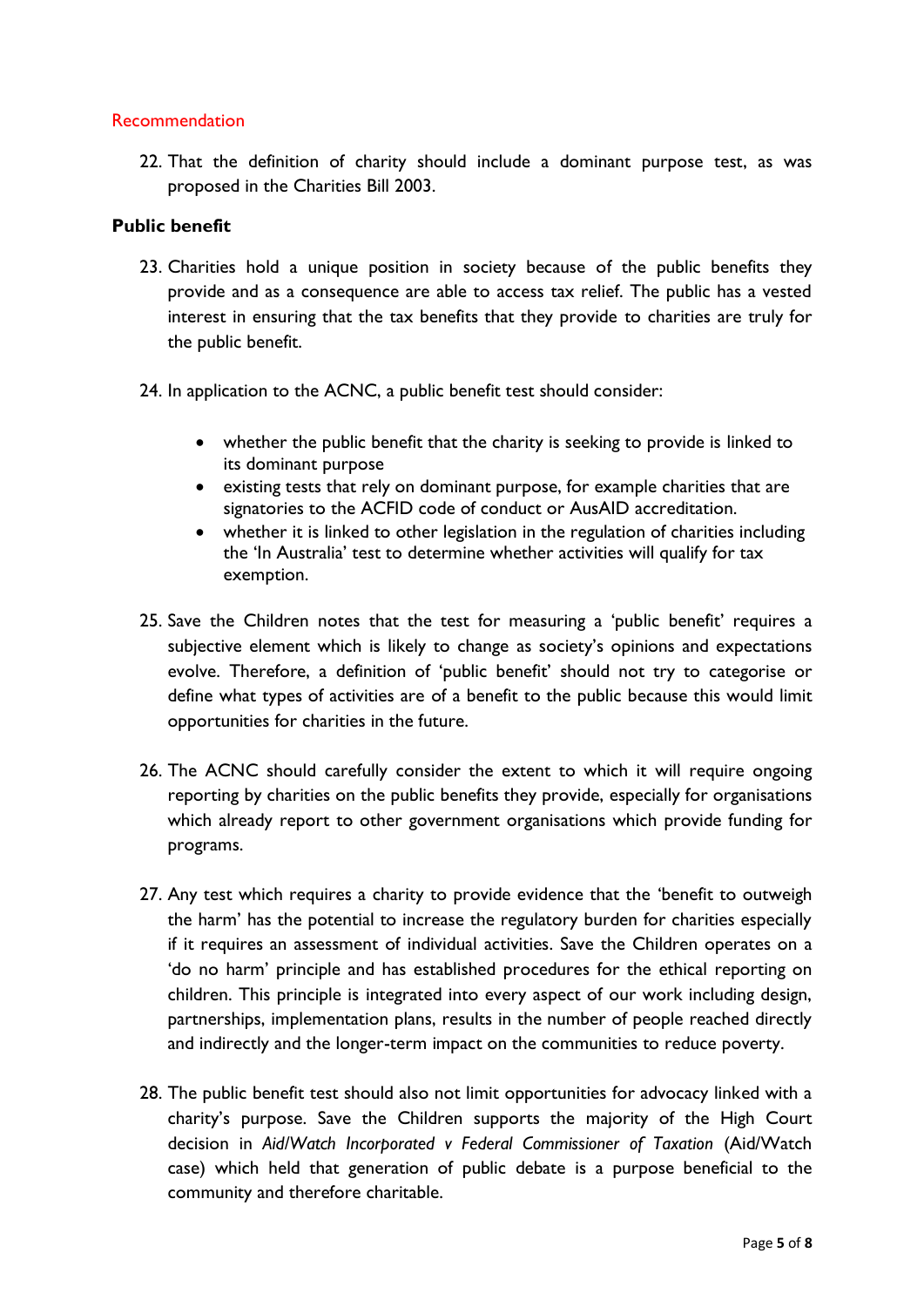#### Recommendation

- 29. Careful consideration should be given to the level of ongoing assessment of 'public benefit' particularly requiring an assessment against harm.
- 30. The public benefit test should not seek to limit legitimate public debate on matters linked to a charity's purpose.

#### **What role should the ACNC have in providing assistance to charities in demonstrating this test, and also in ensuring charities demonstrate their continued meeting of this test?**

- 31. Organisations that currently enjoy charitable status should automatically be deemed to meet the definition of charity as administered by the ACNC. Upon its establishment there should be no additional requirement for the ACNC to assess organisations that already have charitable status.
- 32. Furthermore, once an organisation has charitable status, there should be no requirements for any on-going assessment or auditing by the ATO in relation to this status. Ongoing assessment by the ACNC should seek to streamline current reporting requirement with an aim to reduce the regulatory burden on charities or at least ensure that it is no more cumbersome than the status quo.
- 33. Save the Children supports reporting to the ACNC on the public benefit in the Annual Report similar to the Statement of Recommended Practice that exists in the United Kingdom.
- 34. It would also be of assistance to charities if the new ACNC provided a template for reporting on the public benefit test for charities to use in their annual reports to assist with compliance.
- 35. If the ACNC decides to challenge an organisation's charitable status, the onus of proof in such cases should always be on the party challenging this status.

#### **Recommendation**

- 36. Once an organisation has charitable status, there should be no requirements for any on-going assessment or auditing by the ATO in relation to this status.
- 37. Save the Children recommends reporting on the public benefit in the Annual Report similar to the Statement of Recommended Practice that exists in the United Kingdom.

# Activities of a charity

**Are there any issues with the requirement that the activities of a charity be in furtherance or in aid of its charitable purpose?**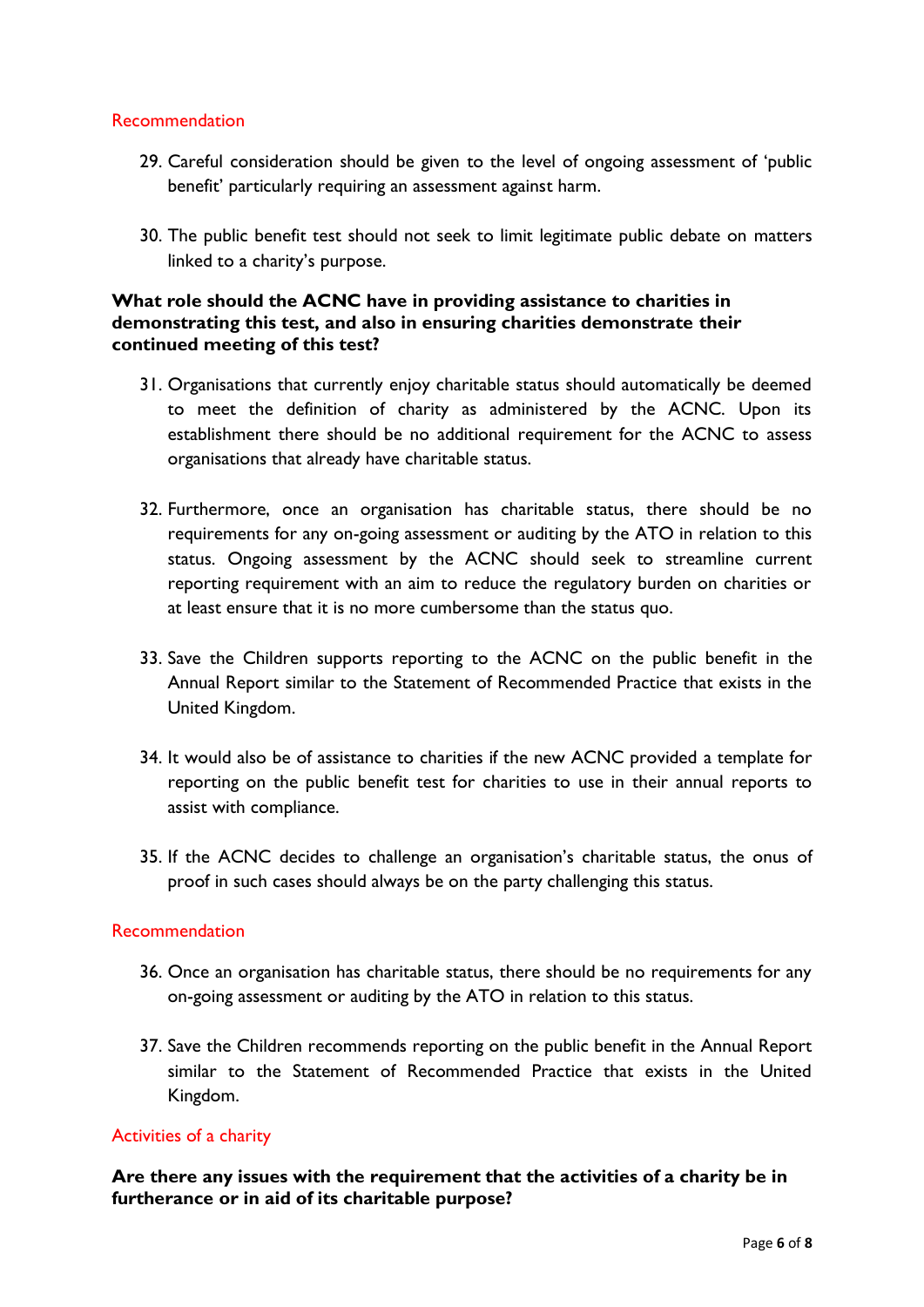38. A dominant purpose test is the appropriate way to deal with this issue. The definition of charity should not be so restrictively defined that certain activities of an organisation that are not its dominant purpose can risk compromising its charitable status.

# **Should the role of activities in determining an entity's status as a charity be further clarified in the definition?**

39. Save the Children is of the view that the 2003 definition is adequate.

#### **Advocacy**

# **Are there any issues with the suggested changes to the Charities Bill 2003 as outlined above to allow charities to engage in political activities?**

- 40. Charities ought to be able to engage in public affairs in such a way that is consistent with their dominant charitable purpose.
- 41. Any limit on 'political activity' would presumably require a body such as ACNC to make rulings on what is advocacy of a charitable cause and what is political commentary.
- 42. In many situations it may be difficult to draw a line between the two. For example, Save the Children has consistently adopted a certain position on the question of children of refugees being detained in immigration detention centres. This issue has been a subject of party political debate yet is obviously directly related to Save the Children's core charitable purpose of advocating for the welfare and rights of children.
- 43. Any test on political commentary or advocacy by charities ought to only impose limits on activity that is adverse to the organisation's dominant purpose which is subject to a public benefit test.
- 44. A more restrictive test would inherently be subjective and open to criticism by whichever side of politics felt aggrieved by a particular ruling.
- 45. Save the Children supports a broad scope for advocacy activities as exemplified in the Aid/watch decision. This is consistent with the concept of the public benefit test. As the High Court majority in Aid/watch case concluded, there is a public benefit in non-government organisations engaging in public advocacy and lobbying in relation to the appropriate allocation of aid money and related decisions by government.
- 46. There is a public benefit in having a wide range of organisations participating in public advocacy on issues that relate to charitable work and objectives that underpin those organisations. Many NGOs engage in lobbying work to further their objects and this legitimately involves sometimes critical discussion of government programs and policies.